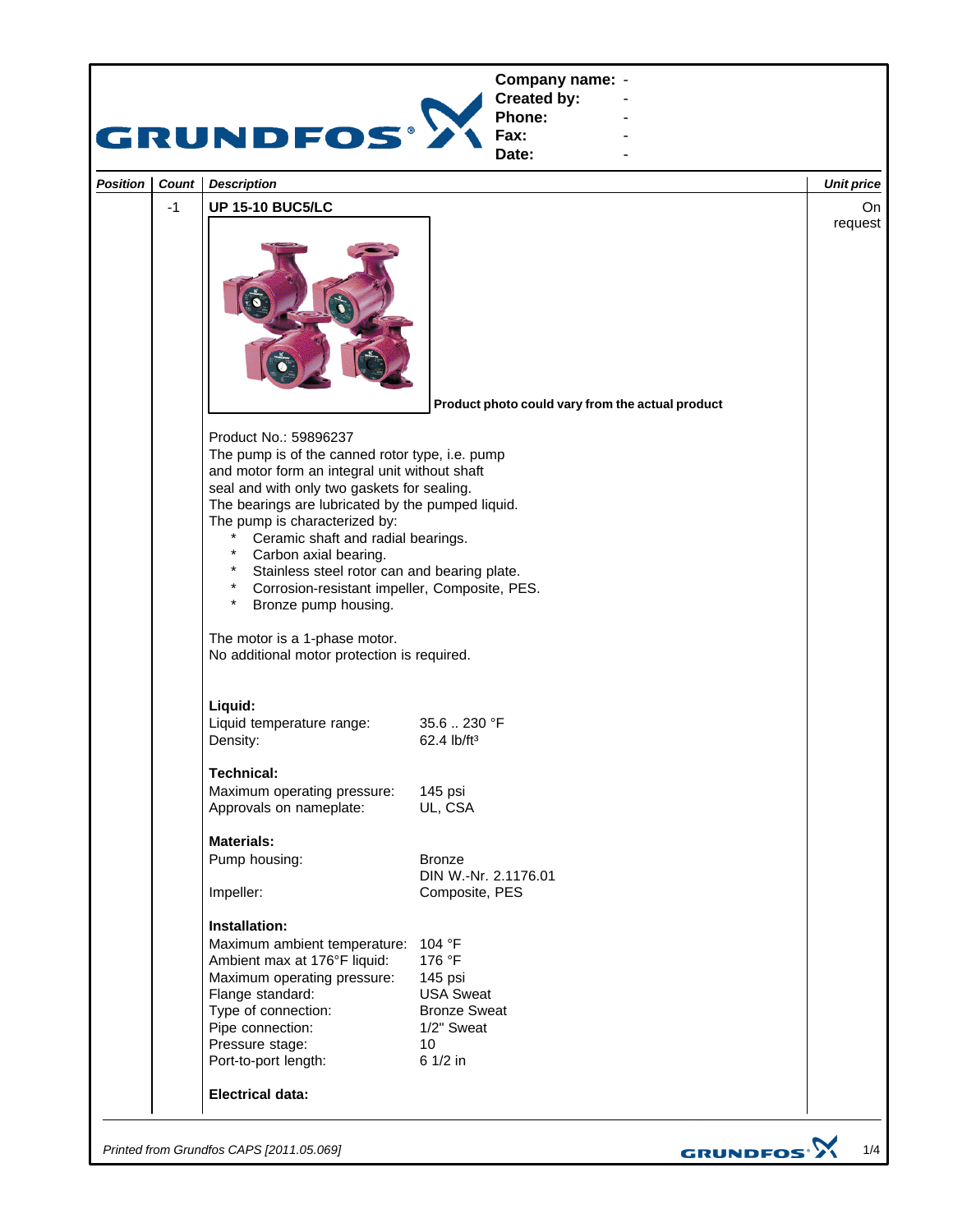|                  | <b>GRUNDFOS®</b>                                                                                                                                                              |                                                                                       | Company name: -<br><b>Created by:</b><br>Phone:<br>Fax:<br>Date: | $\overline{\phantom{a}}$<br>$\blacksquare$ |                              |
|------------------|-------------------------------------------------------------------------------------------------------------------------------------------------------------------------------|---------------------------------------------------------------------------------------|------------------------------------------------------------------|--------------------------------------------|------------------------------|
| Position   Count | <b>Description</b>                                                                                                                                                            |                                                                                       |                                                                  |                                            | <b>Unit price</b>            |
|                  | Number of poles:<br>Max. power input:<br>Rated power - P2:<br>Main frequency:<br>Rated voltage:<br>Current in speed 3:<br>Capacitor size - run:<br>Insulation class (IEC 85): | $\overline{2}$<br>25 W<br>$0.04$ HP<br>60 Hz<br>1 x 115 V<br>0.22A<br>2 µF/400 V<br>F |                                                                  |                                            |                              |
|                  | Others:<br>Gross weight:                                                                                                                                                      | 7.7 lb                                                                                |                                                                  |                                            |                              |
|                  |                                                                                                                                                                               |                                                                                       |                                                                  |                                            |                              |
|                  |                                                                                                                                                                               |                                                                                       |                                                                  |                                            |                              |
|                  | Printed from Grundfos CAPS [2011.05.069]                                                                                                                                      |                                                                                       |                                                                  |                                            | GRUNDFOS <sup>.</sup><br>2/4 |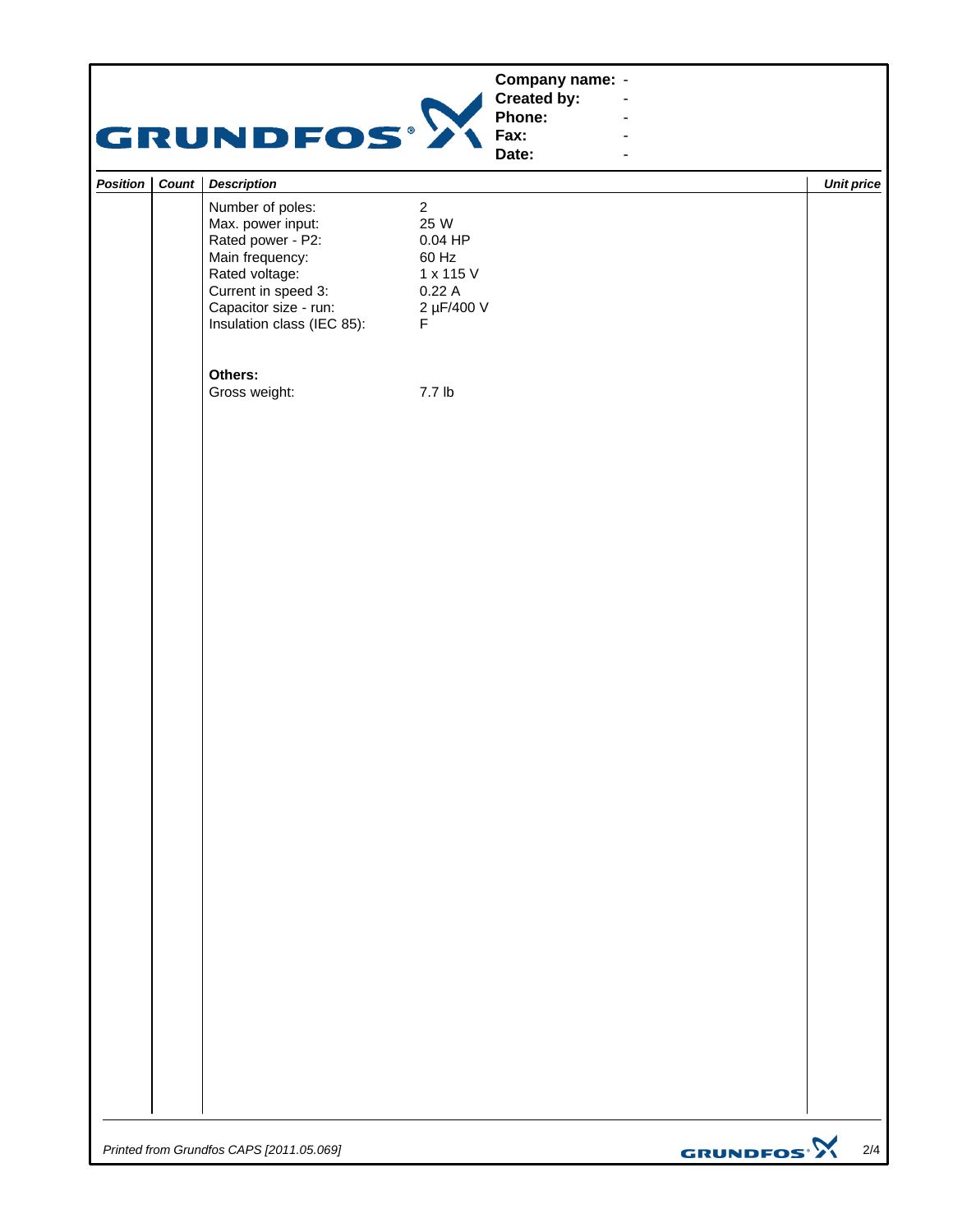|                              |                                  | <b>Created by:</b> | Company name: - |                               |     |                         |                                     |
|------------------------------|----------------------------------|--------------------|-----------------|-------------------------------|-----|-------------------------|-------------------------------------|
|                              |                                  | Phone:             |                 |                               |     |                         |                                     |
| <b>GRUNDFOS®</b>             |                                  | Fax:<br>Date:      |                 |                               |     |                         |                                     |
| <b>Description</b>           | Value                            | н                  |                 |                               |     | UP 15-10 BUC5/LC, 60 Hz |                                     |
| Product name:                | <b>UP 15-10 BUC5/LC</b>          | (f <sup>t</sup> )  |                 |                               |     |                         | Density = $62.4$ lb/ft <sup>3</sup> |
| Product Number:              | 59896237                         |                    |                 |                               |     |                         |                                     |
| EAN number:                  | 5700393028197                    | 5                  |                 |                               |     |                         |                                     |
| Technical:                   |                                  |                    |                 |                               |     |                         |                                     |
| Speed Number:                | $\mathbf 1$                      | 4                  |                 |                               |     |                         |                                     |
| Max flow:                    | 6.6 US gpm                       | 3                  |                 |                               |     |                         |                                     |
| Head max:                    | 6.56 ft                          |                    |                 |                               |     |                         |                                     |
| Maximum operating pressure   | 145 psi                          | 2                  |                 |                               |     |                         |                                     |
| Approvals on nameplate:      | UL, CSA                          |                    |                 |                               |     |                         |                                     |
| Valve:                       | pump with built-in isolating and | 1                  |                 |                               |     |                         |                                     |
|                              | non-return valves                |                    |                 |                               |     |                         |                                     |
|                              |                                  | 0<br>0.5<br>0      | $\mathbf{1}$    | 1.5<br>2                      | 2.5 | 3                       | Q(US gpm)                           |
| Materials:                   |                                  | P2                 |                 |                               |     |                         |                                     |
| Pump housing:                | <b>Bronze</b>                    | (HP)               |                 |                               |     |                         |                                     |
|                              | DIN W.-Nr. 2.1176.01             | 0.03               |                 |                               |     |                         |                                     |
| Impeller:                    | Composite, PES                   |                    |                 |                               |     |                         |                                     |
|                              |                                  | 0.02               |                 |                               |     |                         |                                     |
|                              |                                  | 0.01               |                 |                               |     |                         |                                     |
| Installation:                |                                  | $\Omega$           |                 |                               |     |                         |                                     |
| Maximum ambient temperature: | 104 °F                           |                    |                 |                               |     |                         |                                     |
| Ambient max at 176°F liquid  | 176 °F                           |                    |                 |                               |     |                         |                                     |
| Maximum operating pressure   | 145 psi                          |                    |                 |                               |     |                         |                                     |
| Flange standard:             | <b>USA Sweat</b>                 |                    | 6 3/4"          |                               |     |                         |                                     |
| Type of connection:          | <b>Bronze Sweat</b>              |                    | 51/2"           |                               |     |                         |                                     |
| Pipe connection:             | 1/2" Sweat                       |                    |                 |                               |     |                         |                                     |
| Pressure stage:              | 10                               |                    |                 |                               |     |                         |                                     |
| Port-to-port length:         | 6 1/2 in                         |                    |                 |                               |     |                         |                                     |
|                              |                                  |                    |                 |                               |     |                         |                                     |
| Liquid:                      |                                  | 6 1/2"             |                 |                               |     |                         |                                     |
| Liquid temperature range     | 35.6.230 °F                      |                    |                 |                               |     |                         |                                     |
| Density:                     | 62.4 lb/ft <sup>3</sup>          |                    |                 |                               |     |                         |                                     |
|                              |                                  |                    |                 |                               |     |                         |                                     |
| Electrical data:             |                                  |                    |                 |                               |     |                         |                                     |
| Number of poles:             | $\overline{2}$                   |                    |                 |                               |     |                         |                                     |
| Max. power input:            | 25 W                             |                    |                 |                               |     |                         |                                     |
| Rated power - P2:            | $0.04$ HP                        |                    |                 | $=$ $\frac{3 \frac{1}{4}}{4}$ |     |                         |                                     |
| Main frequency:              | 60 Hz                            | 33/16"             |                 |                               |     |                         |                                     |
| Rated voltage:               | 1 x 115 V                        |                    |                 |                               |     |                         |                                     |
| Current in speed 3           | 0.22A                            |                    | ىلە             |                               |     |                         |                                     |
| Capacitor size - run         | 2 µF/400 V                       |                    |                 |                               |     |                         |                                     |
|                              | F.                               |                    |                 |                               |     |                         |                                     |
| Insulation class (IEC 85):   |                                  |                    |                 |                               |     |                         |                                     |
| Motor protection:            | CONTACT                          |                    |                 |                               |     |                         |                                     |
| Thermal protec:              | internal                         |                    |                 |                               |     |                         |                                     |
|                              |                                  |                    |                 |                               |     |                         |                                     |
|                              |                                  |                    |                 |                               |     |                         |                                     |
|                              |                                  |                    |                 |                               |     |                         |                                     |
| Controls:<br>Pos term box:   | 9H                               |                    |                 |                               |     |                         |                                     |
|                              |                                  |                    |                 |                               |     |                         |                                     |
| Others:<br>Gross weight:     | 7.7 lb                           |                    |                 |                               |     |                         |                                     |